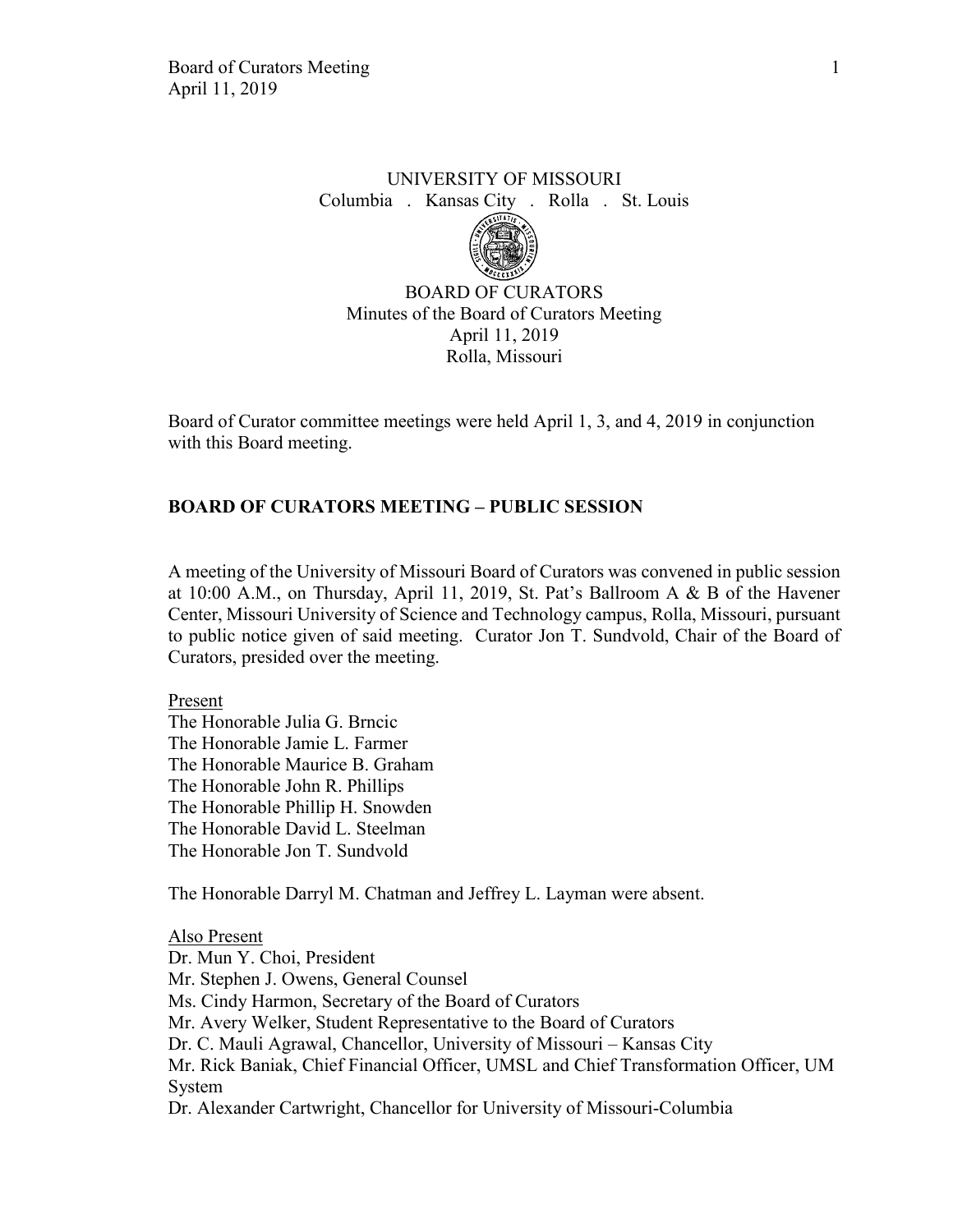- Ms. Kamrhan Farwell, Chief Marketing and Communications Officer
- Ms. Marsha Fischer, Associate Vice President for Human Resources and Chief Human Resources Officer
- Dr. Thomas F. George, Chancellor for University of Missouri-St. Louis
- Dr. Steven W. Graham, Senior Associate Vice President for Academic Affairs
- Ms. Christine Holt, Chief of Staff, UM System
- Dr. Mark McIntosh, Vice President for Research and Economic Development
- Dr. Chris Maples, Interim Chancellor for Missouri University of Science and Technology
- Ms. Michelle M. Piranio, Interim Chief Audit Executive
- Mr. Ryan D. Rapp, Vice President for Finance
- Dr. Marshall Stewart, Vice Chancellor, Extension and Engagement
- Mr. Christian Basi, Director of Media Relations
- Media representatives

## **General Business**

University of Missouri Board Chair's Report – presented by Chair Sundvold (slides on file)

Chair Sundvold presented strengths of Missouri University of Science and Technology and recognized Distinguished Curator's Professors, Dr. Kelvin Erickson, Dr. Stephen Gao, Dr. Yinfa Ma, and Dr. David Van Aken.

University of Missouri System President's Report – presented by President Choi (slides on file)

President Choi provided strategic updates and invited Letisha Wexstten, UMSL student, to present regarding her entrepreneurial development of Hire Me. He also recognized President Awardee Dr. Mark Fitch for his receipt of the 2019 President's Award for Service.

Student Representative to the Board of Curators Report – presented by Avery Welker (slides on file)

Student Representative Welker presented student highlights from each university.

## Approval, 2020 Board of Curators Meeting Calendar

It was recommended by Chair Sundvold, endorsed by President Choi, moved by

Curator Brncic and seconded by Curator Graham, that the proposed 2020 Board of Curators

meeting calendar be approved as follows: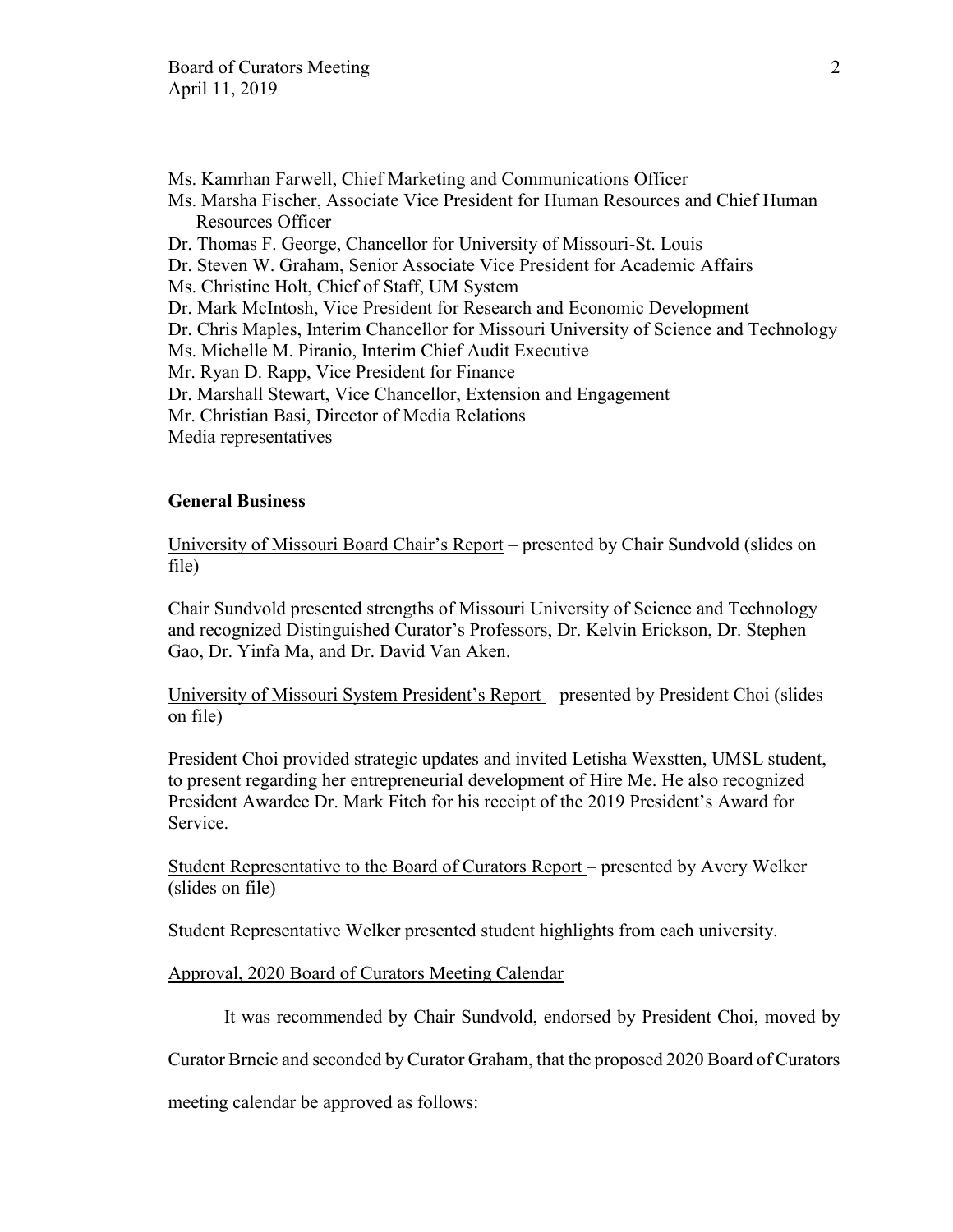# PROPOSED 2020 BOARD OF CURATORS MEETING CALENDAR

| DAY(S)                  | DATE(S)      | LOCATION           |
|-------------------------|--------------|--------------------|
| Thursday                | February 6   | UM - Columbia      |
| Thursday                | April 9      | Missouri S&T       |
| Thursday-Friday         | June 18-19   | Columbia, Missouri |
| Wednesday (Finance Cte) | September 23 | $UM - Kansas City$ |
| Thursday                | September 24 | $UM - Kansas City$ |
| Thursday                | November 19  | $UM - St. Louis$   |

The motion carried unanimously (7-0) by voice vote with no abstentions.

Review of Consent Agenda – No discussion.

# **Consent Agenda**

It was endorsed by President Choi, moved by Curator Graham and seconded by

Curator Phillips, that the following items be approved by consent agenda:

# **CONSENT AGENDA**

**Action** 

- 1. Minutes, February 7, 2019 Board of Curators Meeting
- 2. Minutes, January 28, 29 and February 1, 2019 Board of Curators Committee Meetings held in conjunction with the February 7, 2019 Board Meeting
- 3. Degrees, Spring Semester 2019 for all Campuses
- 4. Sole Source Nerlynx Breast Cancer Pharmaceutical MUHC
- 5. Sole Source Inhaled Nitric Oxide MUHC
- 6. Naming Opportunity, Missouri Agroforestry Research Site, MU
- 7. Project Approval, Primary Care Clinic North, MU
- 1. Minutes, February 7, 2019 Board of Curators Meeting as provided to the curators for review and approval.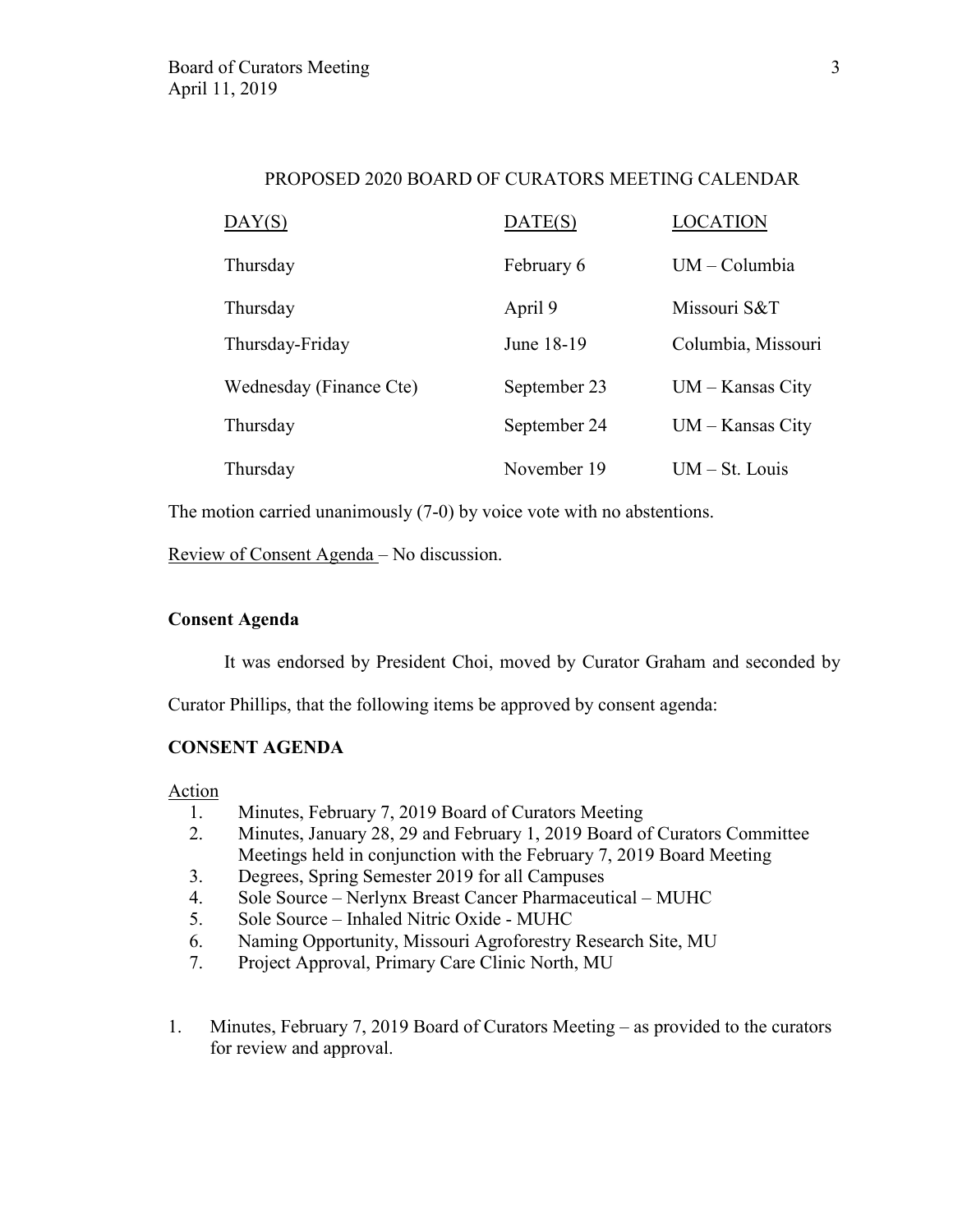- 2. Minutes, January 28, 29 and February 1, 2019 Board of Curators Committee Meetings held in conjunction with the February 7, 2019 Board Meeting – as provided to the curators for review and approval.
- 3. Degrees, Spring Semester 2019 for all Campuses –

That the action of the President of the University of Missouri System in awarding degrees and certificates to candidates recommended by the various faculties and committees of the four University of Missouri System campuses who fulfill the requirements for such degrees and certificates at the end of the Spring Semester 2019, shall be approved, and that the lists of said students who have been awarded degrees and certificates be included in the records of the meeting.

4. Sole Source – Nerlynx Breast Cancer Pharmaceutical – MUHC –

That MUHC be authorized to purchase Nerlynx® Breast Cancer Pharmaceutical from Puma Biotechnology, Inc., Los Angeles, California, at a total cost of \$1,875,000 for a three year term.

Funding is as follows: Mizzou Specialty Pharmacy Operating Fund H0618 733870

5. Sole Source – Inhaled Nitric Oxide - MUHC –

That MUHC be authorized to purchase Inhaled Nitric Oxide from INO Therapeutics LLC d/b/a Mallinckrodt, Bedminster, New Jersey, at a total cost of \$752,400.

Funding is as follows: MUHC Respiratory Therapy Operating Fund H0703 733100

6. Naming Opportunity, Missouri Agroforestry Research Site, MU –

That Missouri Agroforestry Research Site in Laurie, Missouri be named the Land of the Osages Research Center in recognition of the gifts from Mr. Douglas Allen.

7. Project Approval, Primary Care Clinic North, MU –

The project approval for the Primary Care Clinic North, MU

Funding of the project budget is from: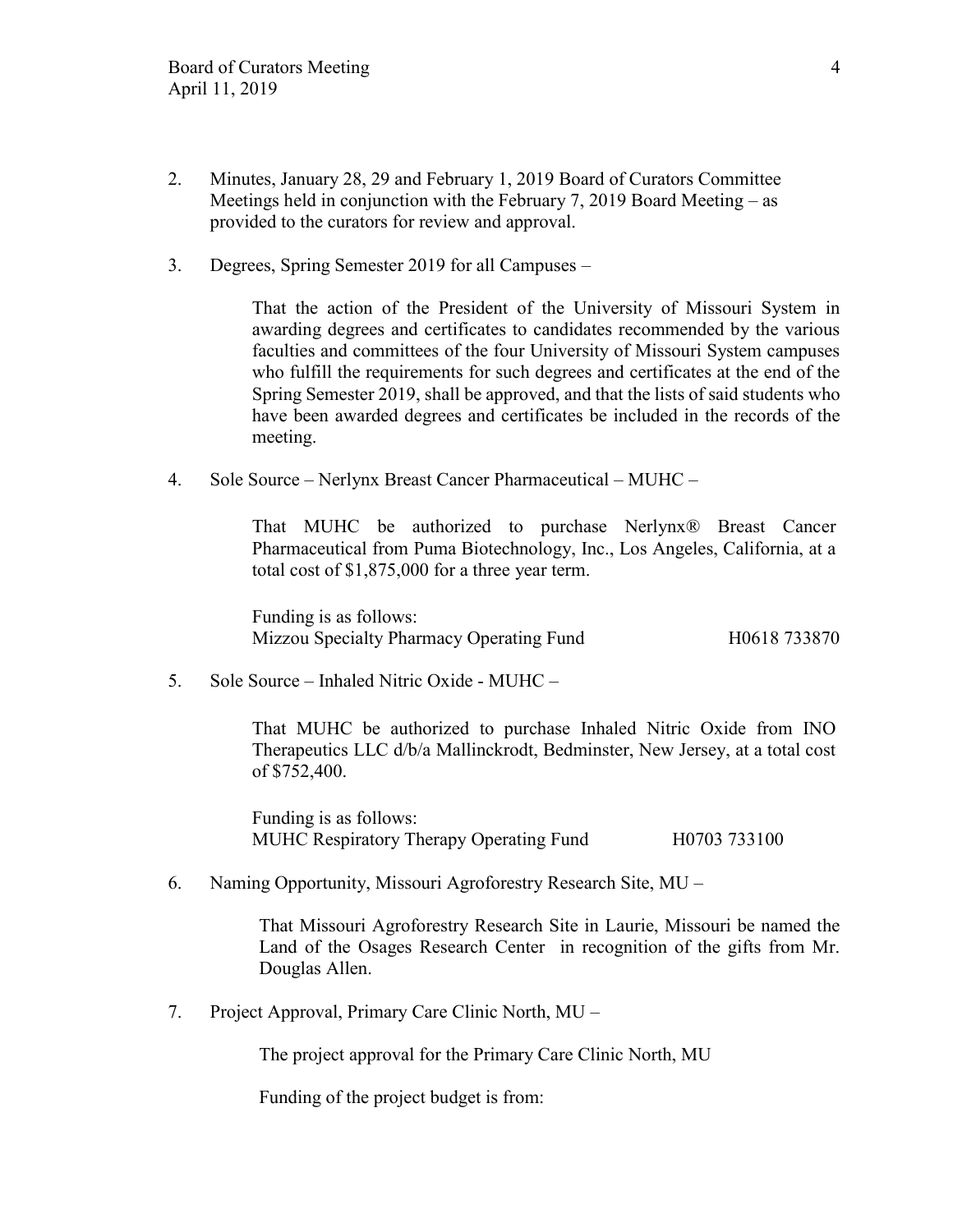| <b>MU Health Care Reserves</b> | \$12,000,000 |
|--------------------------------|--------------|
| Total Funding                  | \$12,000,000 |

The motion carried unanimously (7-0) by voice vote with no abstentions.

Board of Curators standing committee Chair reports began at 10:45 A.M. and concluded at 11:23 A.M. on Thursday, April 11, 2019. Committee actions were presented to the full Board for action following committee votes taken during committee meetings held the week of April 1, 2019.

### **Finance Chair Report**

Curator Brncic provided an overview of committee business.

Information

1. Review Fiscal Year 2020 UM Five-year Plan & Operating Budget Update – Presented by Vice President Rapp (information and slides on file)

Five-Year Capital Plan for MU, MU Health Care, Missouri S&T, UMKC, and UMSL – Presented by Vice President Rapp (information and slides on file)

It was recommended by Chancellor Cartwright, Chancellor Agrawal, Interim

Chancellor Maples and Chancellor George, endorsed by President Choi, recommended by

the Finance Committee, moved by Curator Brncic and seconded by Curator Steelman, that

the:

Capital Plans:

• MU: Ellis Library – Student Experience Center Facilitated by the Library Depository Expansion, Satellite Boiler Plant – Research Commons, District Cooling Capacity Addition, Veterinary Medical Diagnostic Laboratory Replacement, Center for Student Health & Well-Being, New Journalism Building – Replace and Redevelop Neff Hall & Addition Site, Manor House – Renovate for Community Style Living, and Honors College – New Building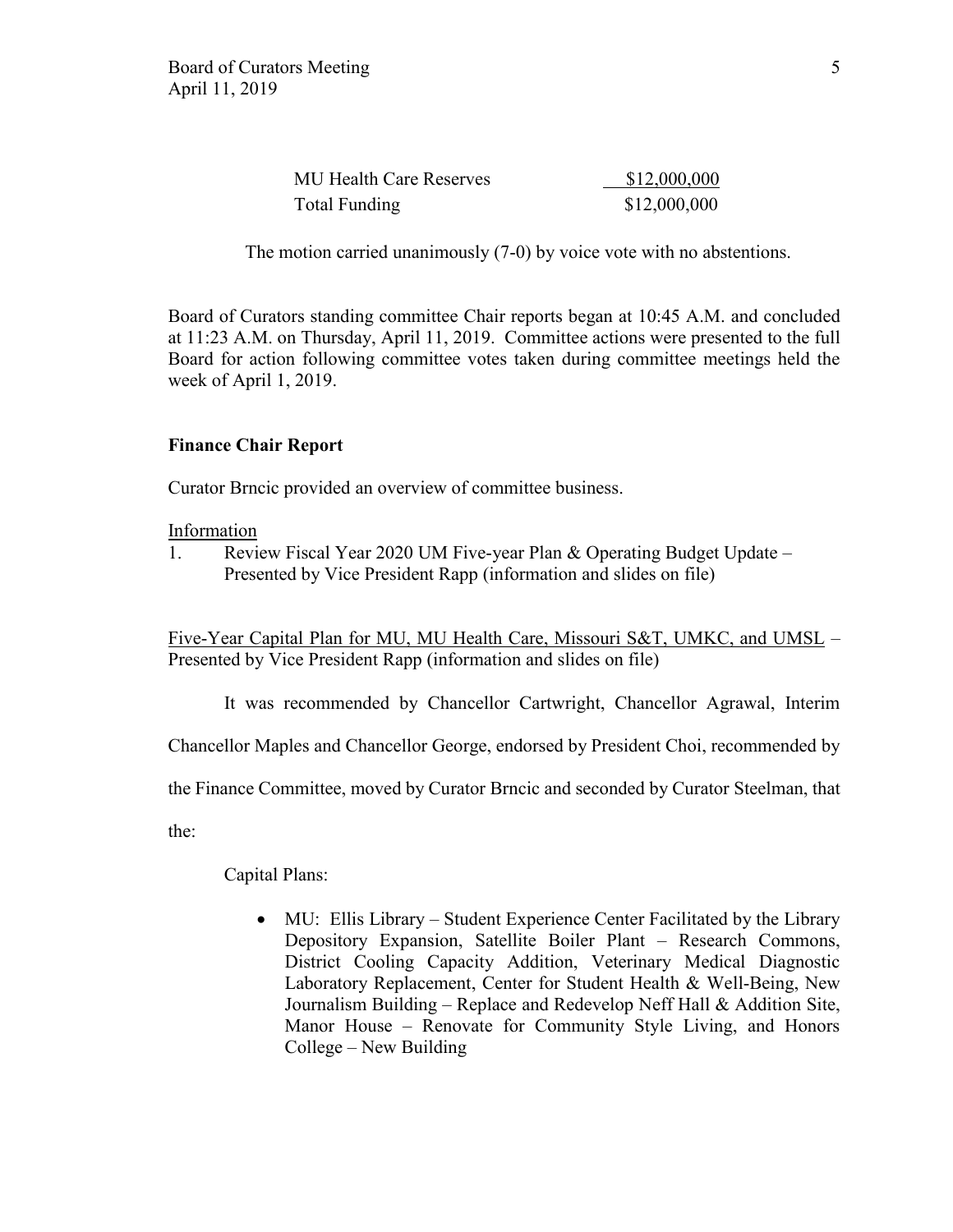- UMKC: Conservatory of Music and Dance, Spencer Chemistry-Biological Science Renovation Phase II, and Health Sciences Interprofessional Education and Research Building, Bloch Heritage Hall Renovation and Addition, New Student Housing, and Epperson House Renovation
- Missouri S&T: Schrenk Hall Addition and Renovation Phase III, Engineering Research Lab Addition and Renovation, Library/Learning Commons, and McNutt Hall Addition
- UMSL: Space Consolidation & Infrastructure, Social Science Building Renovation, and Stadler Hall Renovation
- MU Health Care: Inpatient Expansion Women's & Children's Hospital, Ambulatory Facility/MOB, and Inpatient Expansion – University Hospital

be approved for further planning and development as described in the following materials.

The motion carried unanimously (7-0) by voice vote with no abstentions.

Project Approval, MU Sinclair School of Nursing- Replacement Building – Presented by Vice President Rapp (information on file)

It was recommended by Chancellor Cartwright, endorsed by President Choi,

recommended by the Finance Committee, moved by Curator Chatman and seconded by

Curator Steelman, that the following action be approved:

the project approval for the Sinclair School of Nursing – Replacement Building, MU

Funding of the project budget is from: Sinclair School of Nursing Reserve funds,  $$12,000,000$ Private gifts and proceeds from land sales at Sinclair Farm \$10,000,000 MU Health Care contributions \$8,000,000 Total Funding \$30,000,000 \$30,000,000

The motion carried unanimously (7-0) by voice vote with no abstentions.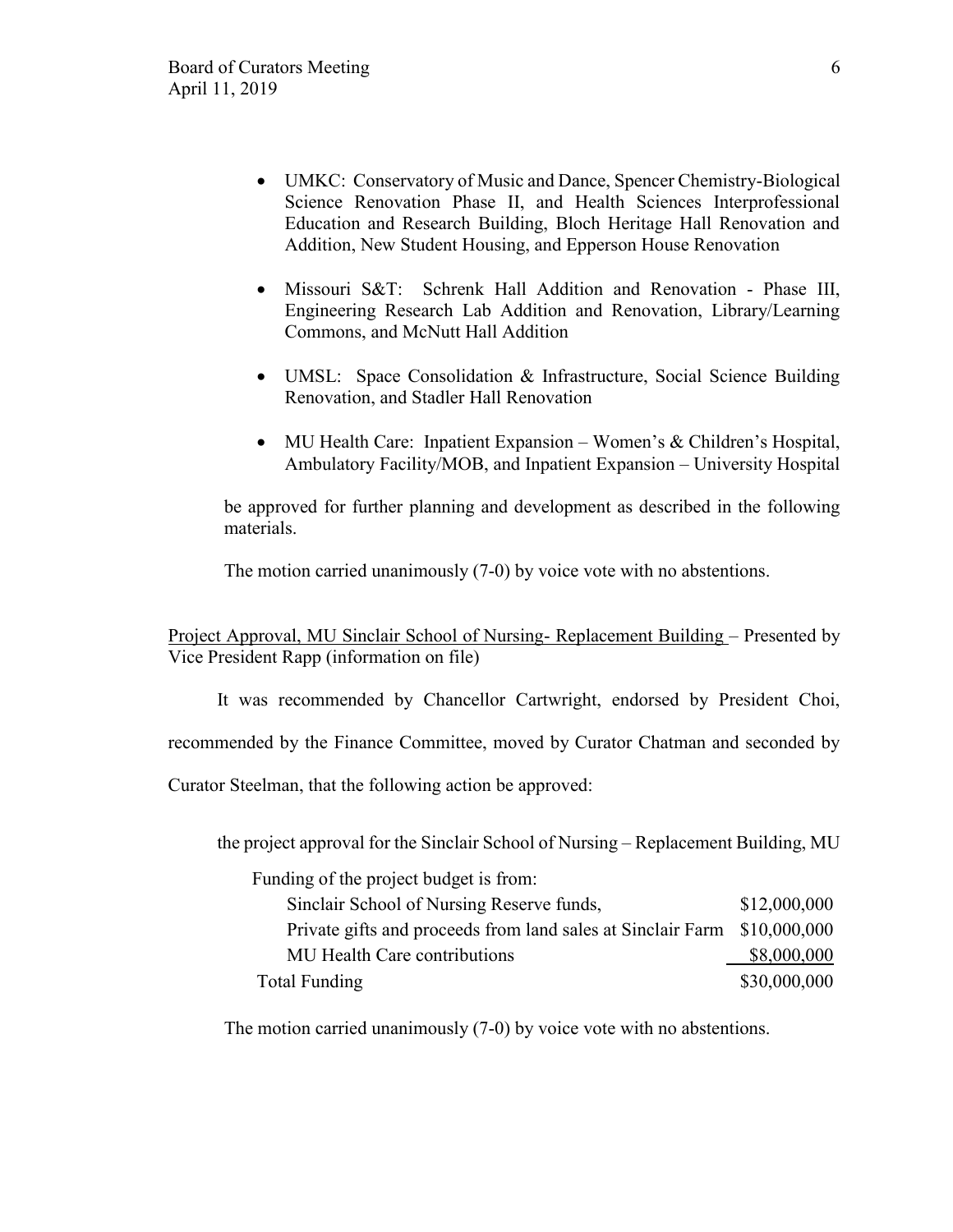A/E Hire, UMKC Oak Place Apartments Repairs – Presented by Vice President Rapp (information on file)

It was recommended by Chancellor Agrawal, endorsed by President Choi, recommended by the Finance Committee, moved by Curator Chatman and seconded by Curator Steelman, that the following action be approved:

> hire International Architects Atelier (IAA), Inc., Kansas City, Missouri, for the UMKC Architect/Engineer for Oak Place Apartments Repairs.

Funding and project budget is to be determined.

The motion carried unanimously (7-0) by voice vote with no abstentions.

Revised – Fiscal Year 2020 MU Student Housing and Dining Rates – Presented by Vice President Rapp (information on file)

It was recommended by Chancellor Cartwright, endorsed by President Choi, moved

by Curator Chatman and seconded by Curator Steelman, that the attached schedule (and as

on file with minutes of this meeting) of rates for the Residence Halls and Family Student

Housing at MU be approved effective beginning with the 2019 Summer Session.

The motion carried unanimously (7-0) by voice vote with no abstentions.

#### **Compensation and Human Resources Committee Meeting**

Curator Snowden provided time for discussion of committee business.

Information

1. Annual Benefits Report and Annual Retirement Plan Actuarial Report and Required Contribution, UM (written report only) – No discussion.

Amendment, Collected Rules and Regulations 530.010, Retirement, Disability & Death Benefit Plan and Additional Retirement Plan Document Amendments – presented by Associate Vice President Fischer (information and slides on file)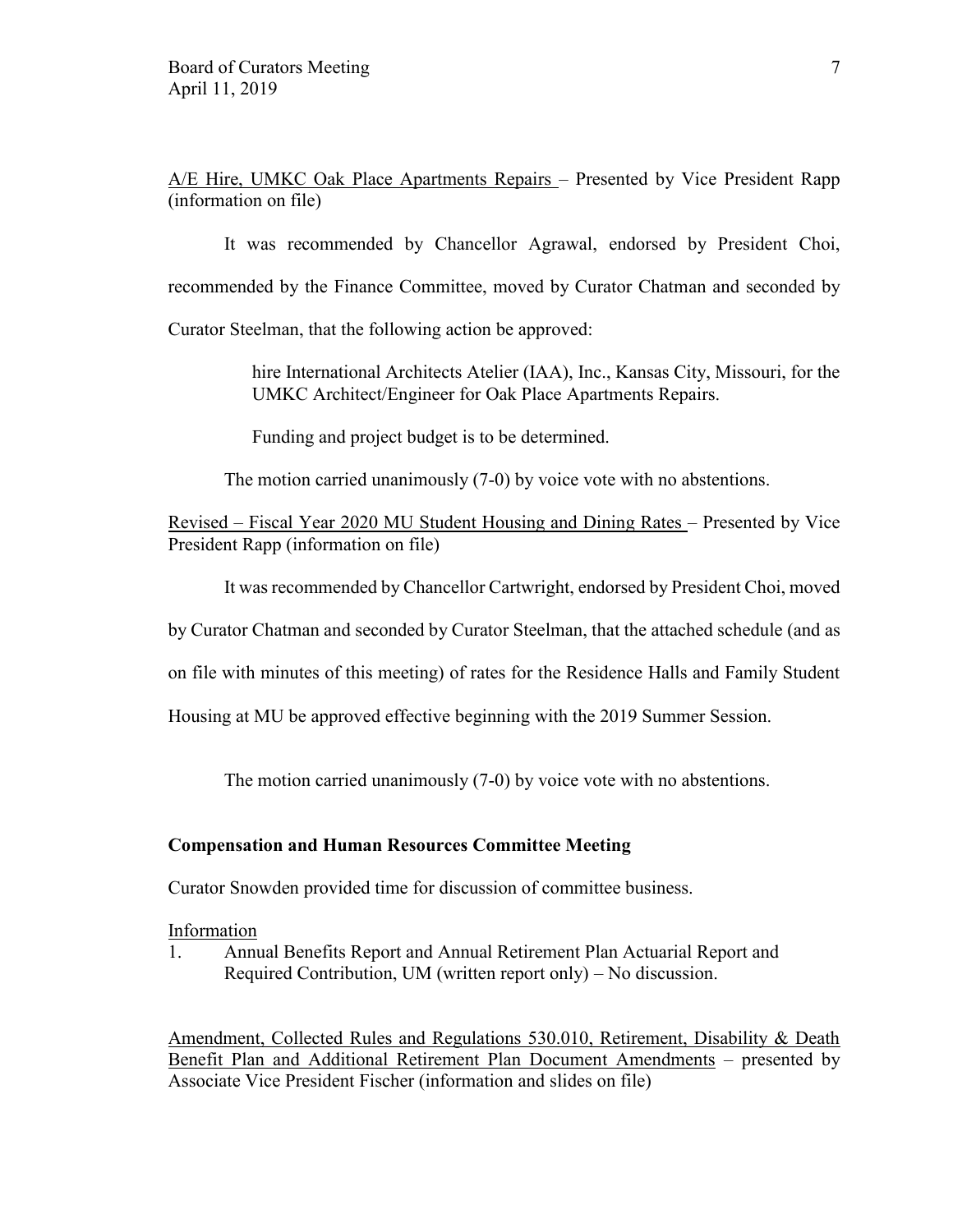It was recommended by Associate Vice President and Chief Human Resources Officer Marsha Fischer, endorsed by President Choi, recommended by the Compensation and Human Resources Committee, moved by Curator Snowden, and seconded by Curator Farmer, that the following action be approved:

that Collected Rules and Regulations, Section 530.010, Retirement, Disability and Death Benefit Plan be amended as indicated in the attached document (and as on file with the minutes of this meeting) containing proposed language changes, to implement a defined contribution plan for employees hired or rehired on or after October 1, 2019 and to adopt a new provision concerning final payment for deceased retirees, and

that the Employee Retirement Investment Plan (ERIP), 403(b) Tax Deferred Annuity Plan, and the 457(b) Deferred Compensation Plan be amended as indicated in the attached documents (and as on file with minutes of this meeting) containing proposed language changes, to implement a defined contribution plan for employees hired or rehired on or after October 1, 2019.

The motion carried unanimously (7-0) by voice vote with no abstentions.

## **External Affairs, Marketing and Advancement Chair Report**

Curator Farmer provided an overview of committee business.

#### Information

- 1. Committee Chair Remarks presented by Curator Farmer
- 2. President's Update presented by President Choi
	- a. Endowment performance across the UM System
	- b. Annual giving performance across the UM System
	- c. Highlights of key gifts across the UM System
- 3. TPMC Marketing Plan and Name Recommendations presented by Kamrhan Farwell (slides on file)

#### **Academic, Student Affairs and Research and Economic Development Chair Report**

Curator Snowden provided an overview of committee business in Committee Chair Chatman's absence.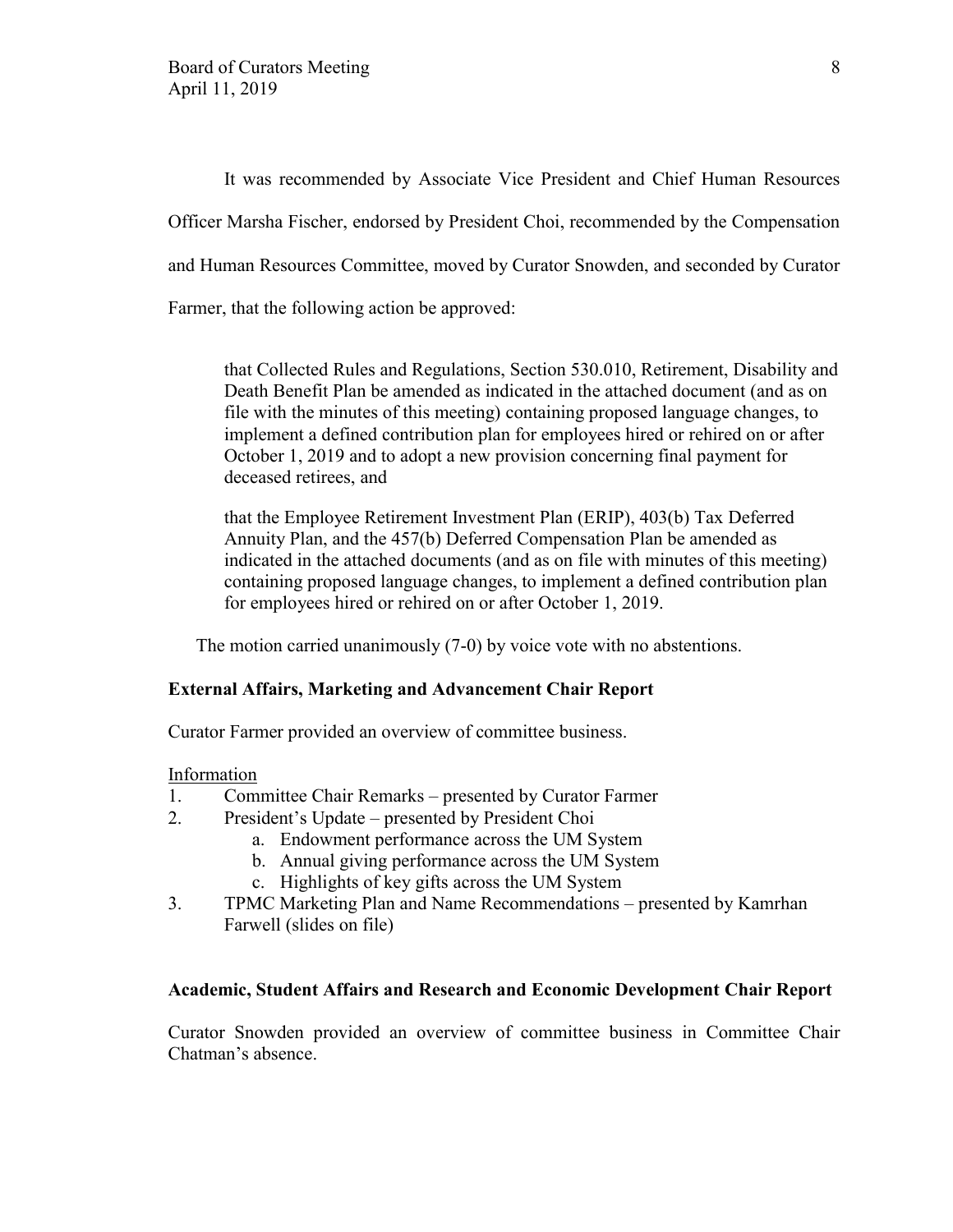New Degree Proposal, Bachelor of Science Cybersecurity, UMSL – Sr. Associate Vice President Steve Graham (information on file)

It was recommended by Sr. Associate Vice President Steve Graham, endorsed by President Mun Choi, recommended by the Academic, Student Affairs, & RED Committee,

moved by Curator Snowden, seconded by Curator Phillips, that the following action be

approved:

that the University of Missouri, Saint Louis be authorized to submit the attached proposal (and as on file with minutes of this meeting) for a BS Cybersecurity to the Coordinating Board for Higher Education for approval.

The motion carried unanimously (7-0) by voice vote with no abstentions.

New Degree Proposal, Master of Science Cybersecurity, UMSL – Sr. Associate Vice President Steve Graham (information on file)

It was recommended by Sr. Associate Vice President Steve Graham, endorsed by

President Mun Choi, recommended by the Academic, Student Affairs, & RED Committee,

moved by Curator Phillips, seconded by Curator Snowden, that the following action be

approved:

that the University of Missouri, Saint Louis be authorized to submit the attached proposal (and as on file with minutes of this meeting) for a MS Cybersecurity to the Coordinating Board for Higher Education for approval.

The motion carried unanimously (7-0) by voice vote with no abstentions.

New Degree Proposal, Bachelor of Science Human Environmental Sciences, UMSL – Sr. Associate Vice President Steve Graham (information on file)

It was recommended by Sr. Associate Vice President Steve Graham, endorsed by

President Mun Choi, recommended by the Academic, Student Affairs, & RED Committee,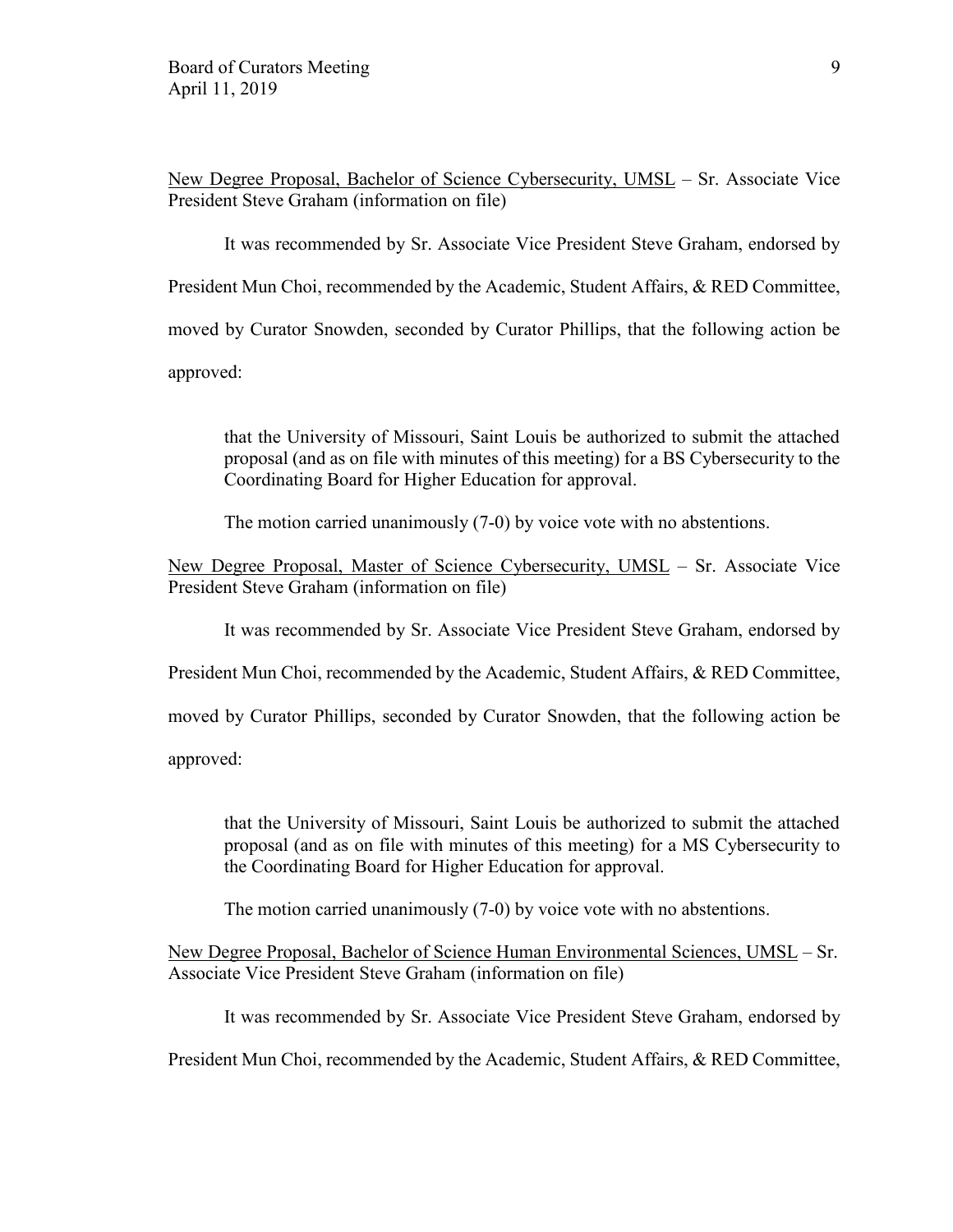moved by Curator Phillips, seconded by Curator Snowden, that the following action be approved:

that the University of Missouri, Columbia be authorized to submit the attached proposal (and as on file with minutes of this meeting) for a BS Human Environmental Sciences to the Coordinating Board for Higher Education for approval.

The motion carried unanimously (7-0) by voice vote with no abstentions.

Amendment, Collected Rules and Regulations 20.110, Department Chairs and 300.030.D1.a (3), Faculty Bylaws of the Missouri University of Science and Technology– presented by Sr. Associate Vice President Steve Graham (information and slides on file)

It was recommended by Sr. Associate Vice President Steve Graham, endorsed by

President Mun Choi, recommended by the Academic, Student Affairs, & RED Committee,

moved by Curator Phillips, seconded by Curator Snowden, that the following action be

approved:

that Collected Rules and Regulations, Section 20.110, Department Chairs and 300.030.D1.a (3), Faculty Bylaws of the Missouri University of Science and Technology be amended as attached.

# **Chapter 20: Organization 20.110 Department Chair**

Executive Guideline No. 7, 2-2-73, Revised 7-14-08, Amended and Superseded Bd. Min. 4-11-19.

## A. **Chair Responsibilities.**

1. The Department Chair is a position of strategic importance in the context of an academic institution. Academic departments are organizational units closest to the day-to-day working of the University, and the Department Chair serves as chief executive and academic officer of the department. In this capacity the Department Chair is responsible for the effective and efficient administration of the department, including: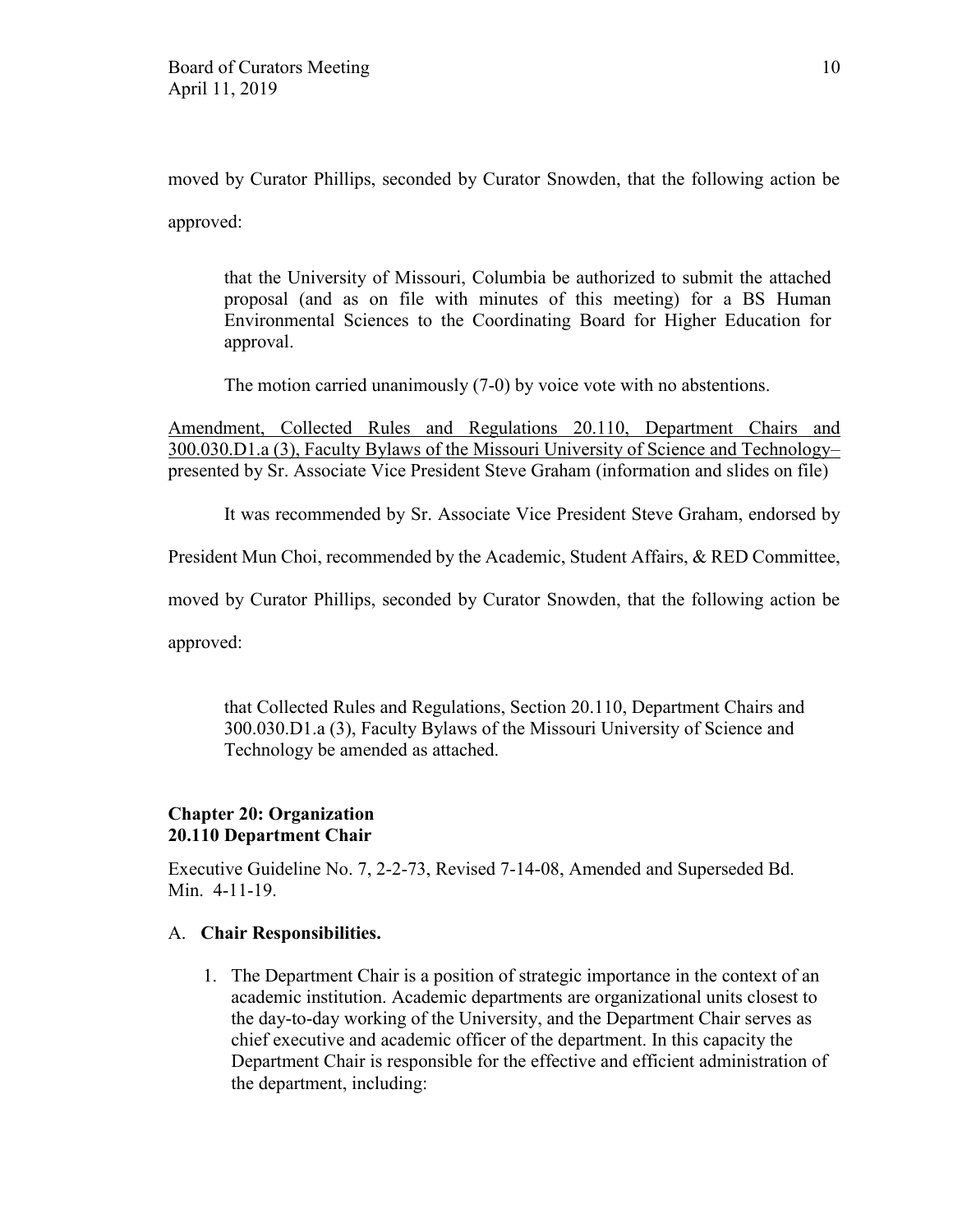- a. Developing the strategic vision and plans for the Department, consistent with those of the University;
- b. Recruiting, retaining, developing, supervising, evaluating and leading faculty and staff;
- c. Making budgetary decisions and resource allocations;
- d. Assigning appropriate workloads;
- e. Engaging in philanthropy, in collaboration with university development efforts;
- f. Ensuring that excellence is achieved in all areas included in the University's strategic priorities; and
- g. Serving as liaison for department faculty and staff with upper administration.
- 2. The Chair is accountable to the Dean in fulfilling these responsibilities, and to this end, the Dean delegates to the Chair sufficient authority as is required to fulfill this role. The Dean, working with the Provost, shall ensure that the Department Chair receives adequate professional development and leadership education opportunities on no less than an annual basis.

# B. **Chair Selection and Appointment.**

- 1. The Chair is selected by, and receives their appointment from the Dean, with the approval of the Chancellor and the Provost. In selecting and appointing a Chair, the Dean shall first seek input from the department faculty and then appoint a search committee comprising an inclusive and diverse group of faculty, staff, and other relevant constituents in order to ensure shared governance and diverse input on candidates, while ensuring that the department faculty constitute a majority of the committee membership. So we attract and recruit the best talent, the search may be national in scope and include internal and external candidates. Alternatively, and with the prior approval of the Chancellor and the Provost, the Dean may choose to not conduct a national search and limit the search to internal candidates.
- 2. The search is expected to identify candidates with demonstrated academic and research excellence and who exhibit, through prior experience or personal characteristics, a significant likelihood of success as an academic administrator and leader.
- 3. As with all administrative appointments, the Department Chair appointment is an at-will administrative appointment terminable with or without cause.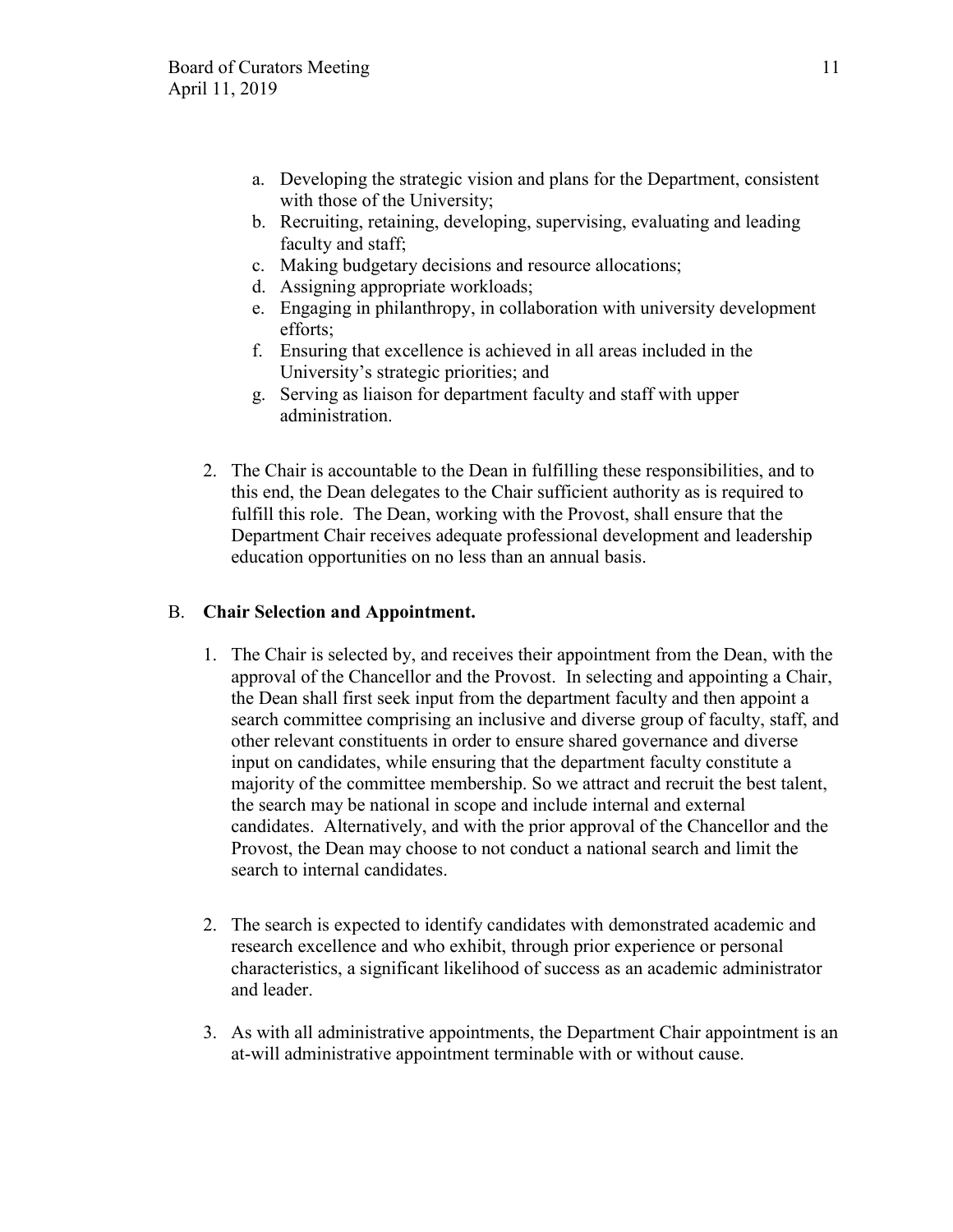4. While appointment as Department Chair is an at-will administrative appointment, the initial appointment may be made with the stated intent that it will last between one and five years, subject to satisfactory performance. The appointment is subject to annual reviews, including a comprehensive review at the mid-point of any multi-year term, and satisfactory performance as evaluated by the Dean including input from department faculty. Responsibilities of the Chair are continuous throughout the calendar year and the Chair should be compensated in a manner and appropriate to the responsibilities.

# C. **Miscellaneous.**

- 1. At universities with no schools or colleges, "Provost" should be substituted for "Dean" in this Collected Rule 20.110.
- 2. This Collected Rule 20.110 abolishes and supersedes Collected Rule 300.030.D.1.a.(3) and previous versions of Collected Rule 20.110.

The motion carried unanimously (7-0) by voice vote with no abstentions.

## **Audit Committee**

Information

1. UM Internal Audit and Consulting Quarterly Report – Written Report Only – No Discussion

# **Health Affairs Committee Chair Report**

Curator Graham provided an overview of committee business.

Information

- 1. MU Health Care Chief Executive Officer Update (slides on file)
- 2. Strengthening Financial Outcomes and Cost Transformation (slides on file)
- 3. Driving Patient Quality and Safety (slides on file)
- 4. School of Medicine Interim Dean Update
- 5. Developing the Academic Health Center Strategic Plan (slides on file)

# Minutes Approval, January 29, 2019 Health Affairs Committee Meeting

Minutes, January 29, 2019 Board of Curators Meeting – approved as provided to the Committee for review and approval.

The motion carried unanimously (7-0) by voice vote with no abstentions.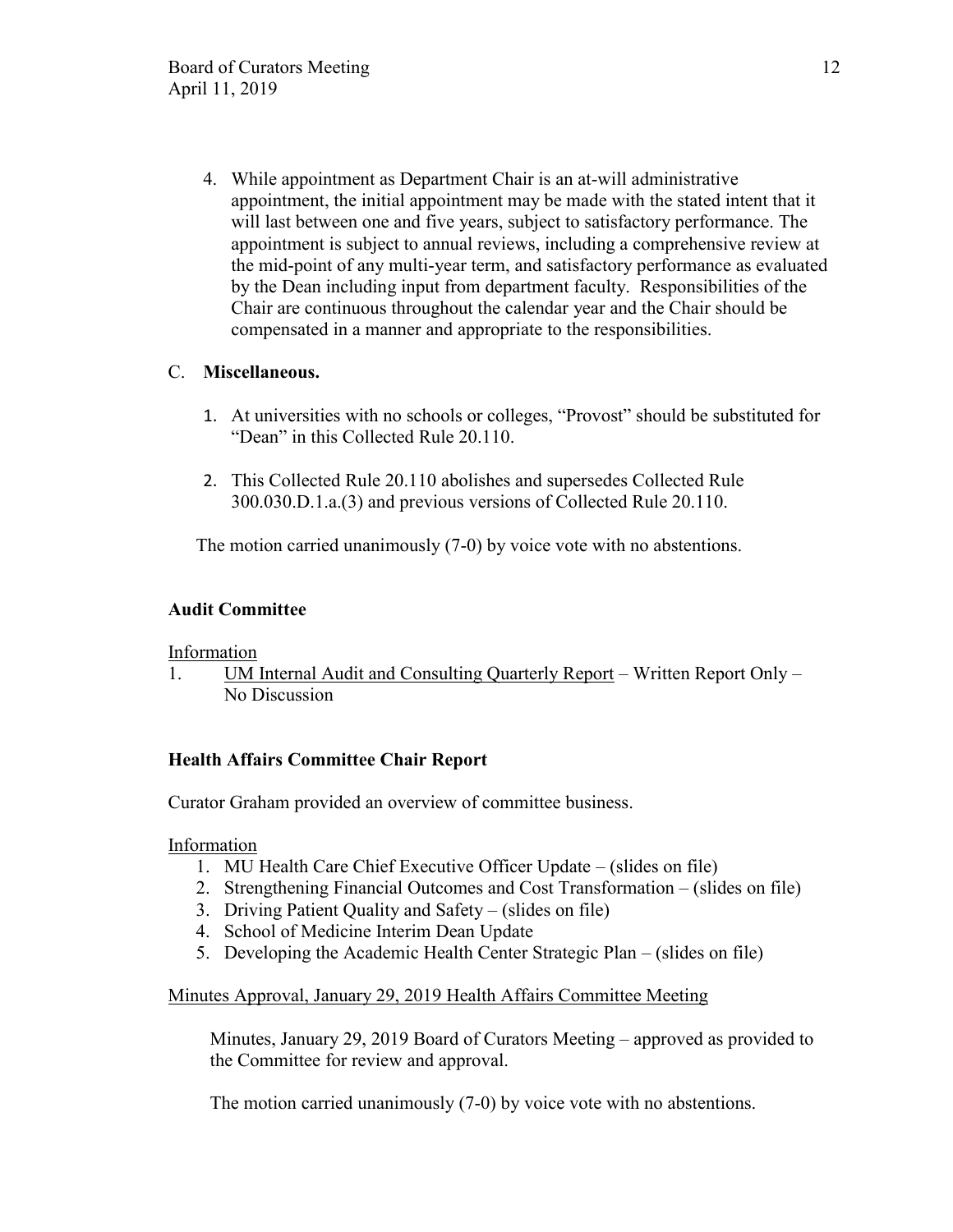**Luncheon by Invitation for the Board of Curators, President, University of Missouri System Leaders, Missouri University of Science and Technology Faculty and Student Leaders**  Location: St. Pat's Ballroom C, Havener Center

Topic: Advancing Student and Faculty Excellence at Missouri S&T Presenters: Rebecca Marcolina, Katelyn Brinker, Larry Gragg and Wayne Huebner

### **RECONVENED PUBLIC SESSION**

A meeting of the University of Missouri Board of Curators reconvened in public session at 1:15 P.M., on Thursday, April 11, 2019, St. Pat's Ballroom A & B of the Havener Center, Missouri University of Science and Technology campus, Rolla, Missouri, pursuant to public notice given of said meeting. Curator Jon T. Sundvold, Chair of the Board of Curators, presided over the meeting.

Present

The Honorable Julia G. Brncic The Honorable Jamie L. Farmer The Honorable Maurice B. Graham The Honorable John R. Phillips The Honorable Phillip H. Snowden The Honorable David L. Steelman The Honorable Jon T. Sundvold

The Honorable Darryl M. Chatman and Jeffrey L. Layman were absent.

Also Present Dr. Mun Y. Choi, President Mr. Stephen J. Owens, General Counsel Ms. Cindy Harmon, Secretary of the Board of Curators Mr. Avery Welker, Student Representative to the Board of Curators Dr. C. Mauli Agrawal, Chancellor, University of Missouri – Kansas City Mr. Rick Baniak, Chief Financial Officer, UMSL and Chief Transformation Officer, UM System Dr. Alexander Cartwright, Chancellor for University of Missouri-Columbia Ms. Kamrhan Farwell, Chief Marketing and Communications Officer Ms. Marsha Fischer, Associate Vice President for Human Resources and Chief Human Resources Officer Dr. Thomas F. George, Chancellor for University of Missouri-St. Louis Dr. Steven W. Graham, Senior Associate Vice President for Academic Affairs Ms. Christine Holt, Chief of Staff, UM System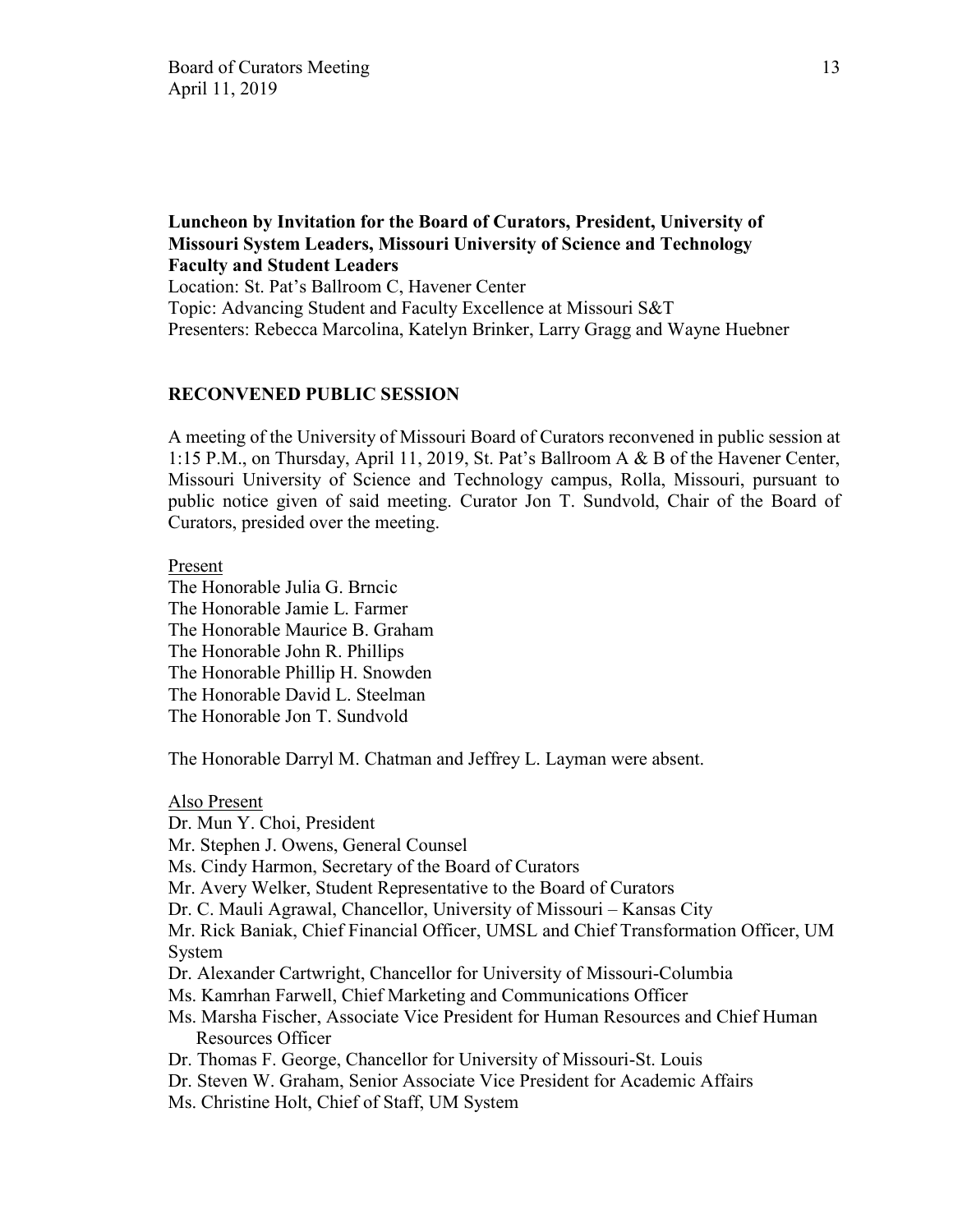Dr. Mark McIntosh, Vice President for Research and Economic Development Dr. Chris Maples, Interim Chancellor for Missouri University of Science and Technology Ms. Michelle M. Piranio, Interim Chief Audit Executive Mr. Ryan D. Rapp, Vice President for Finance Dr. Marshall Stewart, Vice Chancellor, Extension and Engagement Mr. Christian Basi, Director of Media Relations Media representatives

## **General Business**

Missouri University of Science and Technology Campus Highlights – presented by Interim Chancellor Maples (slides on file for this information item)

Critical Issue Discussion – Data Analytics to Achieve Excellence Throughout the UM System –Presented by Chris Riley-Tillman and Matt Martens

Mr. Riley-Tillman and Mr. Martens provided an overview of the new data analytics system and how it is used to measure progress in strategic areas.

Good and Welfare of the Board – No discussion.

#### Resolution for Closed Session

It was moved by Curator Steelman and seconded by Curator Graham, that there

shall be an executive session with a closed record and closed vote of the Board of

Curators meeting April 11, 2019 for consideration of:

- **Section 610.021(1), RSMo**, relating to matters identified in that provision, which include legal actions, causes of action or litigation, and confidential or privileged communications with counsel; and
- **Section 610.021(2), RSMo,** relating to matters identified in that provision, which include leasing, purchase, or sale of real estate; and
- **Section 610.021(3), RSMo**, relating to matters identified in that provision, which include hiring, firing, disciplining, or promoting of particular employees; and
- **Section 610.021(12), RSMo,** relating to matters identified in that provision, which include sealed bids and related documents and sealed proposals and related documents or documents related to a negotiated contract; and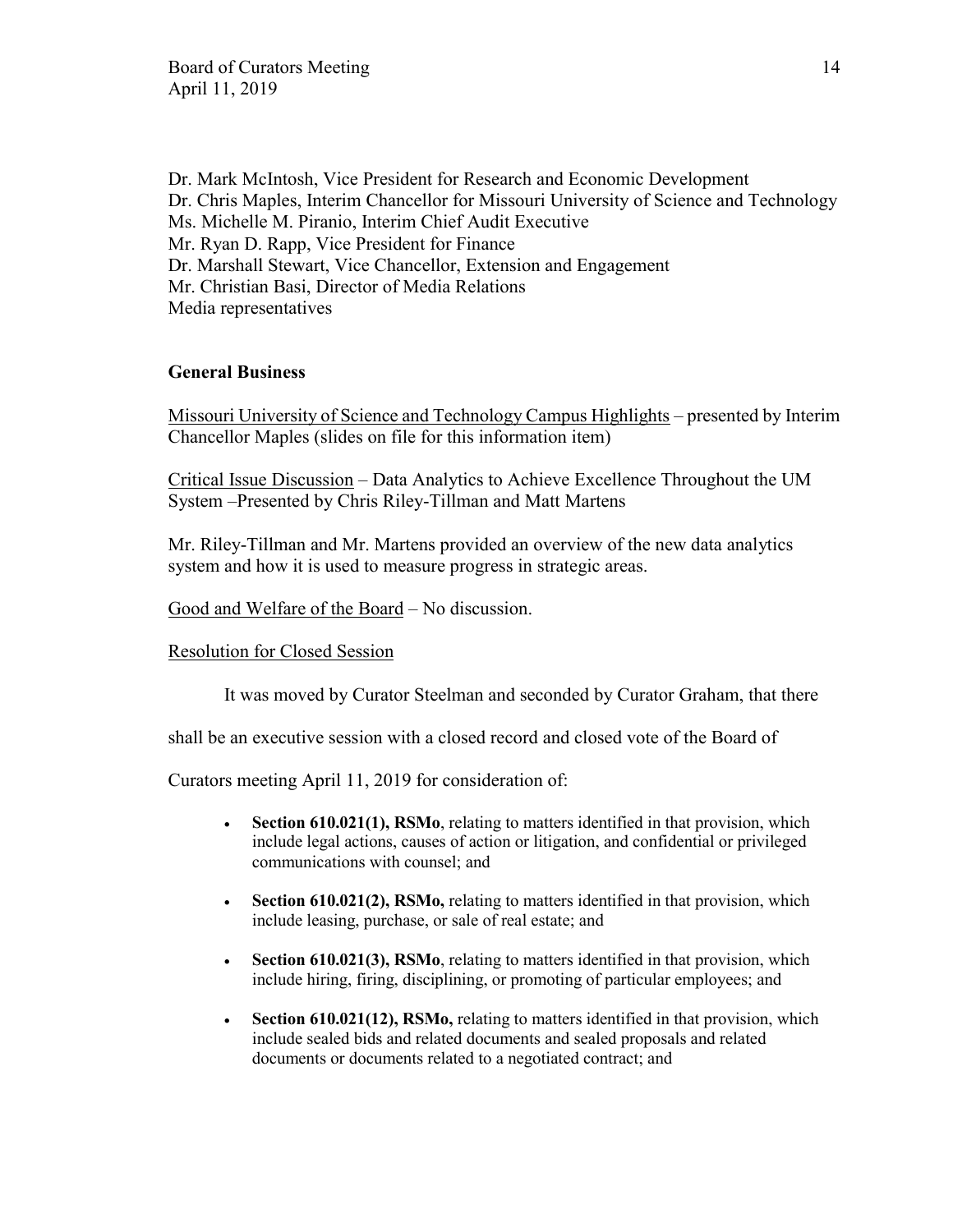- **Section 610.021 (13), RSMo**, relating to matters identified in that provision, which include individually identifiable personnel records, performance ratings, or records pertaining to employees or applicants for employment; and
- **Section 610.021 (14), RSMo,** relating to matters identified in that provision, which include records which are protected from disclosure by law.

Roll Call Vote of the Full Board:

Curator Brncic voted yes. Curator Chatman was absent. Curator Farmer voted yes. Curator Graham voted yes. Curator Layman was absent. Curator Phillips voted yes. Curator Snowden voted yes. Curator Steelman voted yes. Curator Sundvold voted yes.

The motion carried.

It was moved by Curator Phillips and seconded by Curator Graham, that the Public

Session of the Board of Curators meeting and committee meetings, April 11, 2019, be

adjourned.

The motion carried unanimously (7-0) by voice vote with no abstentions.

The public session and committee meetings of the Board of Curators meeting, April 11, 2019 were adjourned at 3:10 PM.

#### **Board of Curators Meeting – Executive Session**

A meeting of the University of Missouri Board of Curators was convened in executive session at 3:40 P.M., on Thursday, April 11, 2019, Silver and Gold Room, Missouri University of Science and Technology campus, Rolla, Missouri, pursuant to public notice given of said meeting. Curator Jon T. Sundvold, Chair of the Board of Curators, presided over the meeting.

Present The Honorable Julia G. Brncic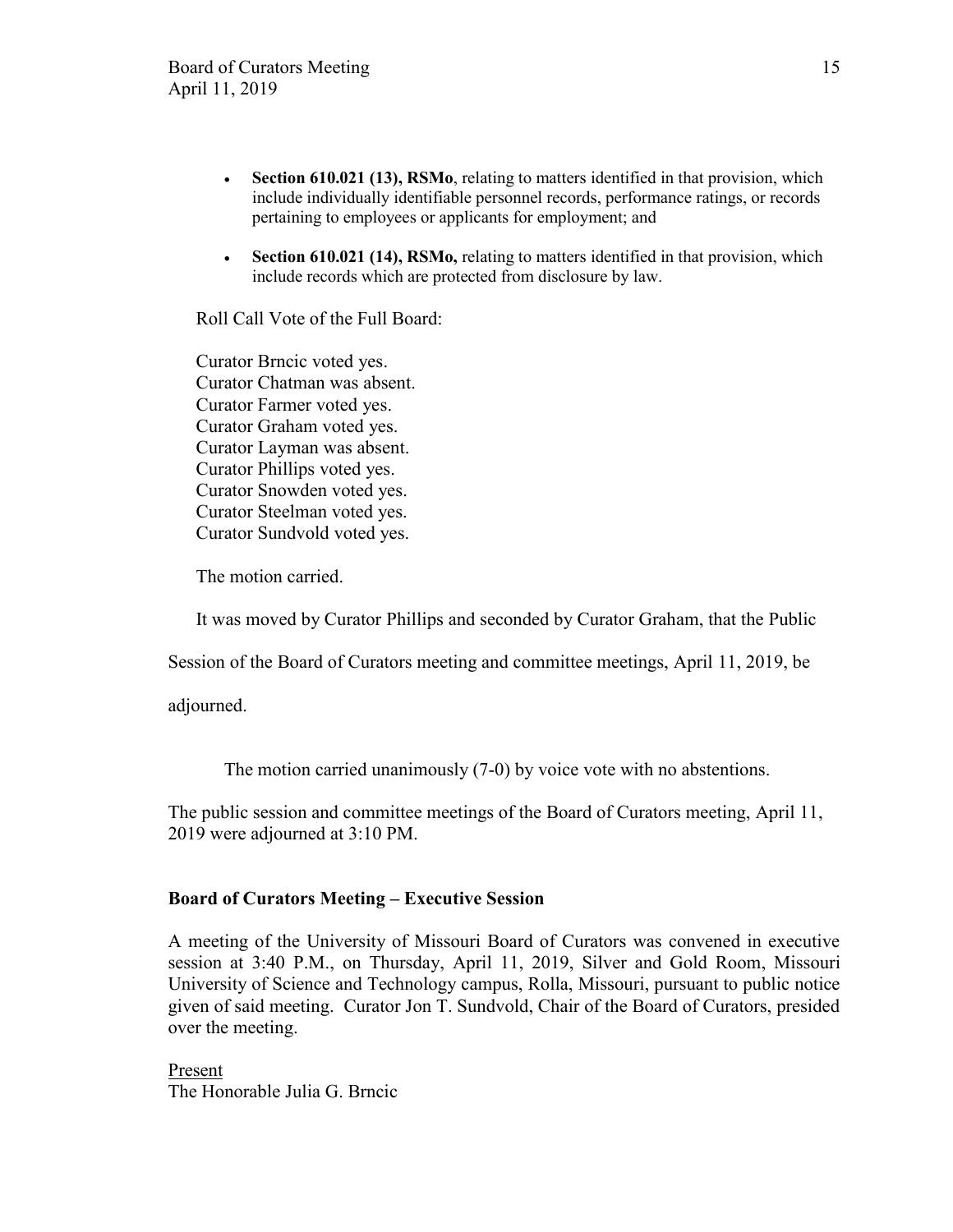Board of Curators Meeting 16 April 11, 2019

The Honorable Jamie L. Farmer The Honorable Maurice B. Graham The Honorable John R. Phillips The Honorable Phillip H. Snowden The Honorable David L. Steelman The Honorable Jon T. Sundvold

The Honorable Darryl M. Chatman and Jeffrey L. Layman were absent.

Also Present

Dr. Mun Y. Choi, President

- Mr. Stephen J. Owens, General Counsel
- Ms. Cindy Harmon, Secretary of the Board of Curators
- Mr. Avery Welker, Student Representative to the Board of Curators
- Ms. Kamrhan Farwell, Chief Marketing and Communications Officer
- Ms. Marsha Fischer, Associate Vice President for Human Resources and Chief Human Resources Officer
- Ms. Christine Holt, Chief of Staff, UM System
- Mr. Ryan Rapp, Vice President of Finance and Chief Financial Officer

Review of Consent Agenda – Executive Session – No discussion.

#### **Consent Agenda – Executive Session**

It was endorsed by President Choi, moved by Curator Steelman and seconded by

Curator Graham, that the following items be approved by consent agenda:

# **CLOSED CONSENT AGENDA**

#### Action

- 1. Carl J. Bassi, Curators' Distinguished Teaching Professor, UMSL
- 2. Gualtiero Piccinini, Curators' Distinguished Professor, UMSL
- 3. Rebecca Rogers, Curators' Distinguished Professor, UMSL
- 4. Joyce M. Mushaben, Curators' Distinguished Professor Emeritus, UMSL
- 5. Richard B. Rosenfeld, Curators' Distinguished Professor Emeritus, UMSL
- 6. Property Lease, Off-Campus Student Housing, Columbia, Missouri, MU
- 1. Carl J. Bassi, Curators' Distinguished Teaching Professor, UMSL

that upon the recommendation of Chancellor George, the Provost and the Senior Associate Vice President for Academic Affairs, it is recommended that Professor Carl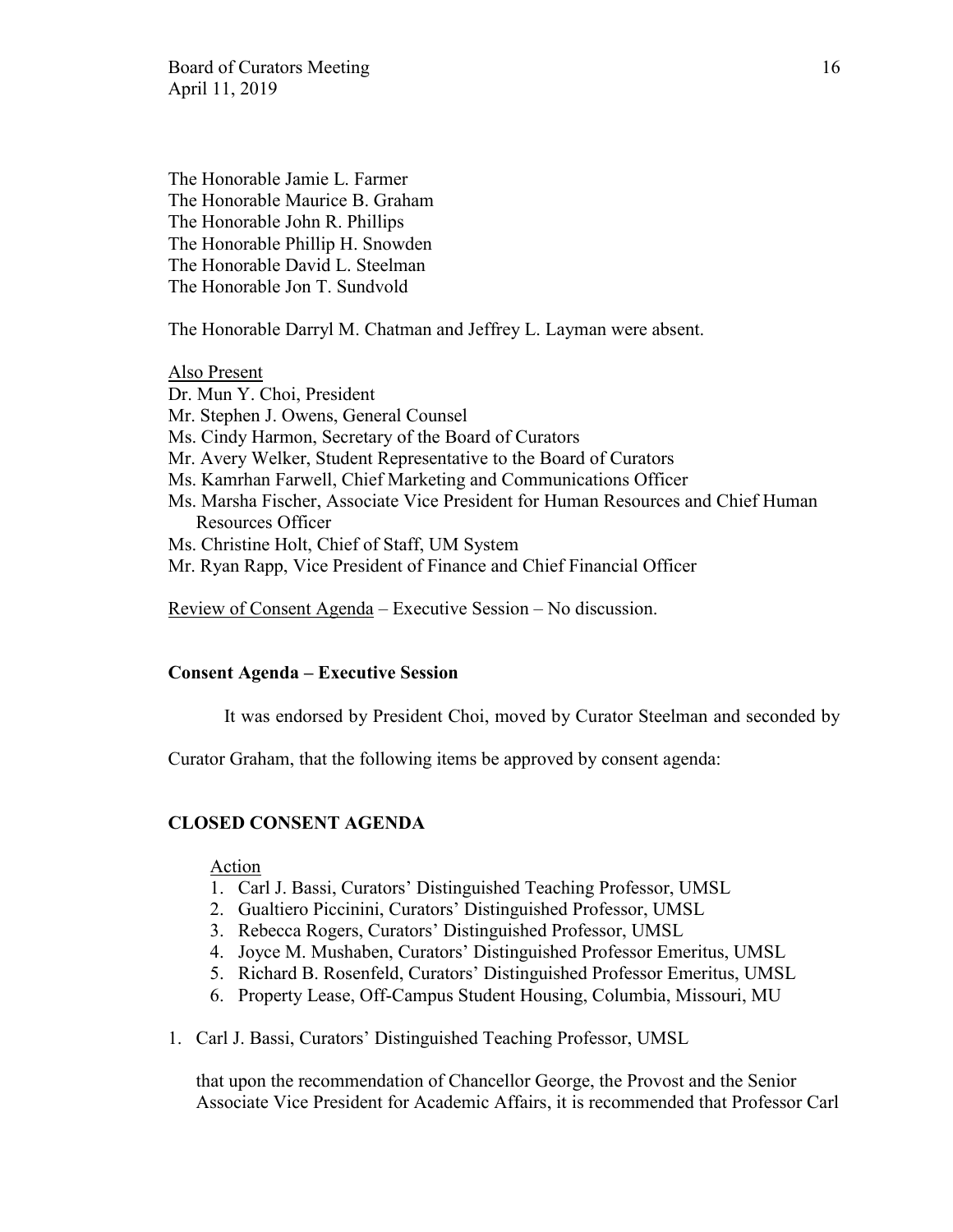J. Bassi be named to the position University of Missouri Curators' Distinguished Teaching Professor, effective 09/01/2019. Professor Bassi will receive a \$10,000 annual stipend as long as he holds this position. \$5,000 will go to increased compensation (salary and benefits less applicable taxes) with the remaining \$5,000 available for professional expenses associated with his teaching, research, or creative activities. In accordance with Collected Rules and Regulations, 320.070, this appointment is for a period of five years which may be renewed at the discretion of the Chancellor.

2. Gualtiero Piccinini, Curators' Distinguished Professor, UMSL

that upon the recommendation of Chancellor George, the Provost, and the Senior Associate Vice President for Academic Affairs, it is recommended that Professor Gualtiero Piccinini be named to the position University of Missouri Curators' Distinguished Professor, effective 09/01/2019. Professor Piccinini will receive a \$10,000 annual stipend as long as he holds this position. \$5,000 will go to increased compensation (salary and benefits less applicable taxes) with the remaining \$5,000 available for professional expenses associated with his teaching, research, or creative activities. In accordance with Collected Rules and Regulations, 320.070, this appointment is for a period of five years which may be renewed at the discretion of the Chancellor.

3. Rebecca Rogers, Curators' Distinguished Professor, UMSL

that upon the recommendation of Chancellor George, the Provost, and the Senior Associate Vice President for Academic Affairs, it is recommended that Professor Rebecca Rogers be named to the position University of Missouri Curators' Distinguished Professor, effective 09/01/2019. Professor Rogers will receive a \$10,000 annual stipend as long as she holds this position. \$5,000 will go to increased compensation (salary and benefits less applicable taxes) with the remaining \$5,000 available for professional expenses associated with her teaching, research, or creative activities. In accordance with Collected Rules and Regulations, 320.070, this appointment is for a period of five years which may be renewed at the discretion of the Chancellor.

4. Joyce M. Mushaben, Curators' Distinguished Professor Emeritus, UMSL

that upon the recommendation of Chancellor George, the Provost, and the Senior Associate Vice President for Academic Affairs, it is recommended that Professor Joyce Marie Mushaben be named to the position University of Missouri Curators' Distinguished Professor Emeritus, effective 09/01/2018.

5. Richard B. Rosenfeld, Curators' Distinguished Professor Emeritus, UMSL

that upon the recommendation of Chancellor George, the Provost, and the Senior Associate Vice President for Academic Affairs, it is recommended that Professor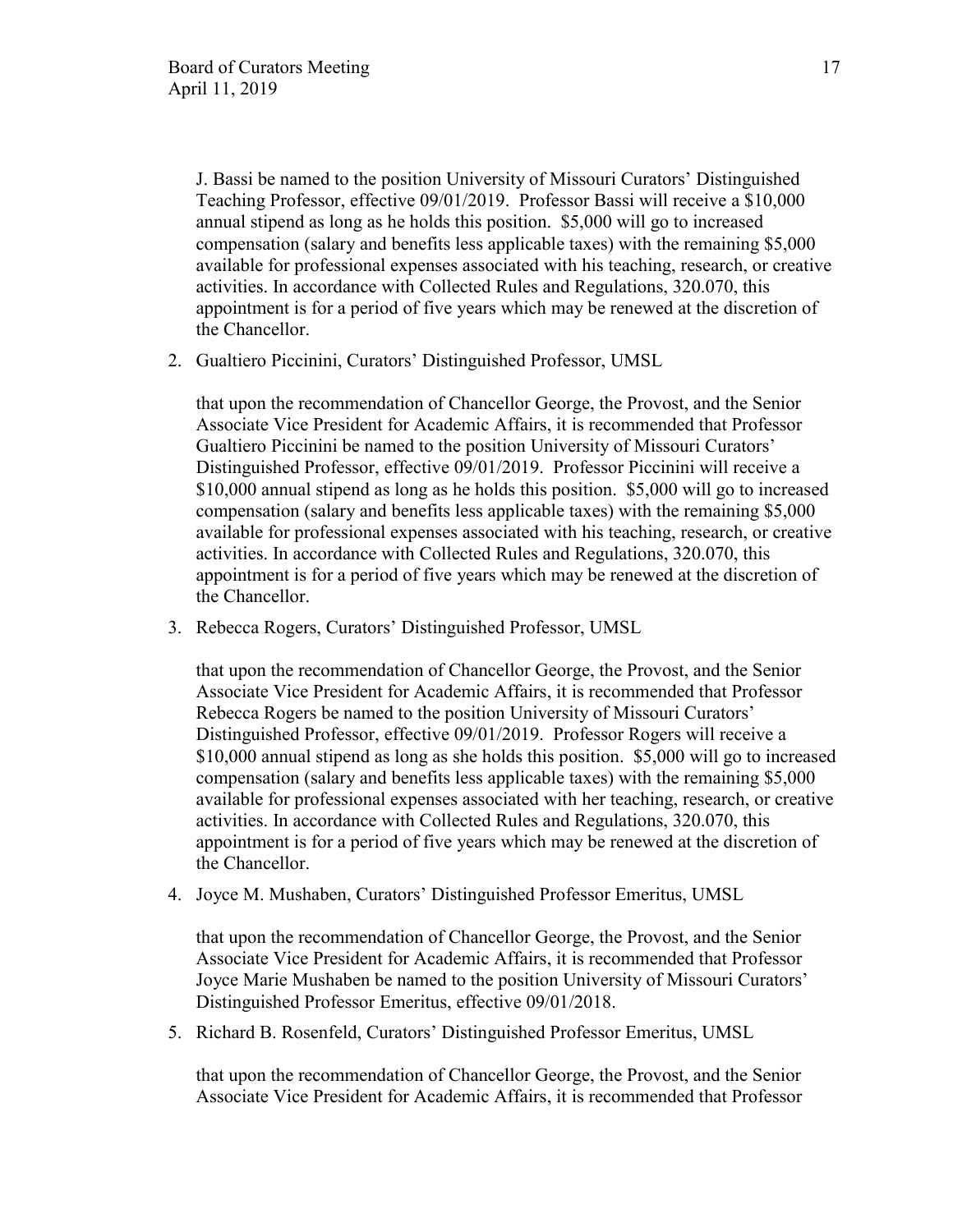Richard B. Rosenfeld be named to the position University of Missouri Curators' Distinguished Professor Emeritus, effective 09/01/2018.

6. Property Lease, Off-Campus Student Housing, Columbia, Missouri, MU

that the University of Missouri-Columbia be authorized to enter into up to four separate one-year leases for a total of up to 700 off-campus student housing beds at The Reserve at Columbia, Campus Lodge, U Centre on Turner, District Flats and/or Brookside, all located in Columbia, Missouri, all at or below market rates, for an aggregate cost not to exceed \$5,000,000.

The University of Missouri-Columbia would also have the option to renew these contracts for up to three (3) additional one-year periods, with a rent increase not to exceed then current market rates.

Roll Call Vote of the Full Board:

Curator Brncic voted yes. Curator Chatman was absent. Curator Farmer voted yes. Curator Graham voted yes. Curator Layman was absent. Curator Phillips voted yes. Curator Snowden voted yes. Curator Steelman voted yes. Curator Sundvold voted yes.

The motion carried.

#### **General Business**

President's report on personnel and contracts – presented by President Choi

No action taken by the Board.

General Counsel Report – presented by General Counsel Owens

No action taken by the Board.

It was moved by Curator Steelman and seconded by Curator Graham, that the meeting of the Board of Curators, April 11, 2019, be adjourned.